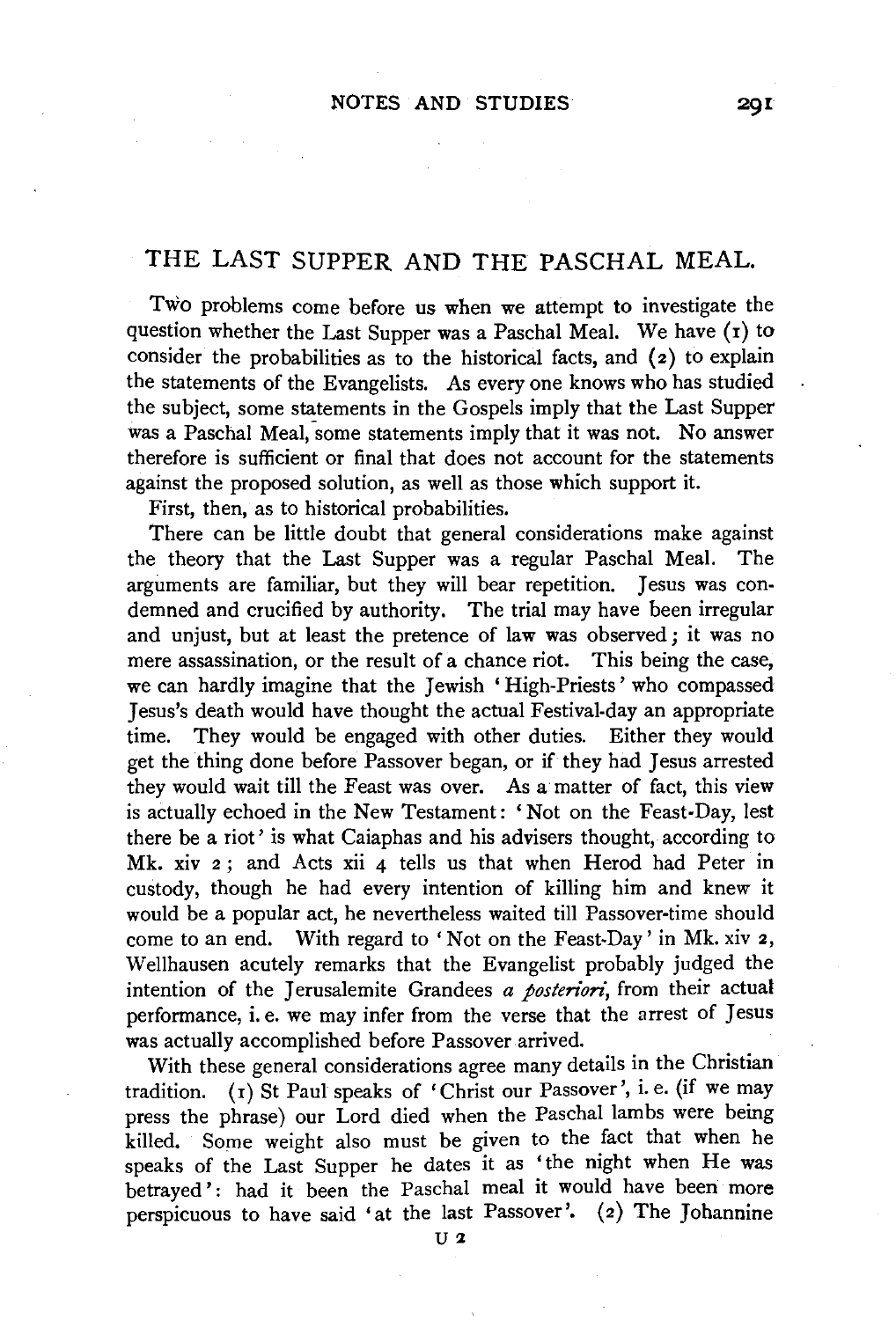writings carefully avoid connecting the Supper with the Paschal meal, and in Joh. xviii 28 and xix 14 it is definitely asserted that the Crucifixion took place before Passover-time. (3) The saying at the Supper peculiar to St Luke(' With desire I have desired', Lk. xxii 15, 16) is at least equally interpretable on the theory that the Supper was not the Paschal meal, as that it was the meal. (4) A good many features in St Mark imply that the Feast had not begun at the time of the Crucifixion.

What is there, then, on the other side? The answer is plain : certain statements in St Mark's narrative definitely imply that the Last Supper was the Paschal meal. These must now be considered. But before doing so, it is proper to notice the simplification in this old vexed question caused by our present understanding of the Synoptic Problem. Mark is the source both of Matthew and Luke, practically the only main source of Matthew's whole Passion narrative and one main source of Luke's. All the statements in Matthew and Luke which imply that the Last Supper was a Paschal meal are taken from Mark. If we· can find an explanation of the statements in Mark our problem is solved.

Formerly the case was different. When the agreement of Matthew, Mark, and Luke was regarded as in some way a consensus of three traditions any other view than that set forth by these three Gospels seemed like a minority protest, something maintained in the face of ancient Christian tradition. It was as if the *consensus jidelium* could be invoked for the theory of a Paschal meal. Indeed the alternative view was commonly spoken of as the 'Johannine' chronology, as if in this matter the author of the Fourth Gospel was a voice crying in the wilderness, whether he was supposed to have reached his position from superior historical information or from dogmatic grounds.

The point is of considerable importance, since it affords a justification for reopening this much-discussed affair. It will therefore bear restatement from another point of view. It might be urged that this problem cannot primarily be one of the interpretation of the text of particular narratives, that the nature of the Last Supper is a matter about which there must have been in the earliest times a *consensus fidelium,* and that our only business is to find out what this *consensus* really was. It seems natural to the modern Christian, for whom the narrative of the Passion has so much associated religious meaning, who is so familiar with this part of the Gospel-story as a feature in his liturgical exercises, to imagine that such an important element of the background as the relation of these events to the Jewish festival cannot ever have been left in doubt. This or that story of Jesus in Galilee may rest upon the evidence of a single narrator, but the date of the Last Supper (we feel) must have been notorious.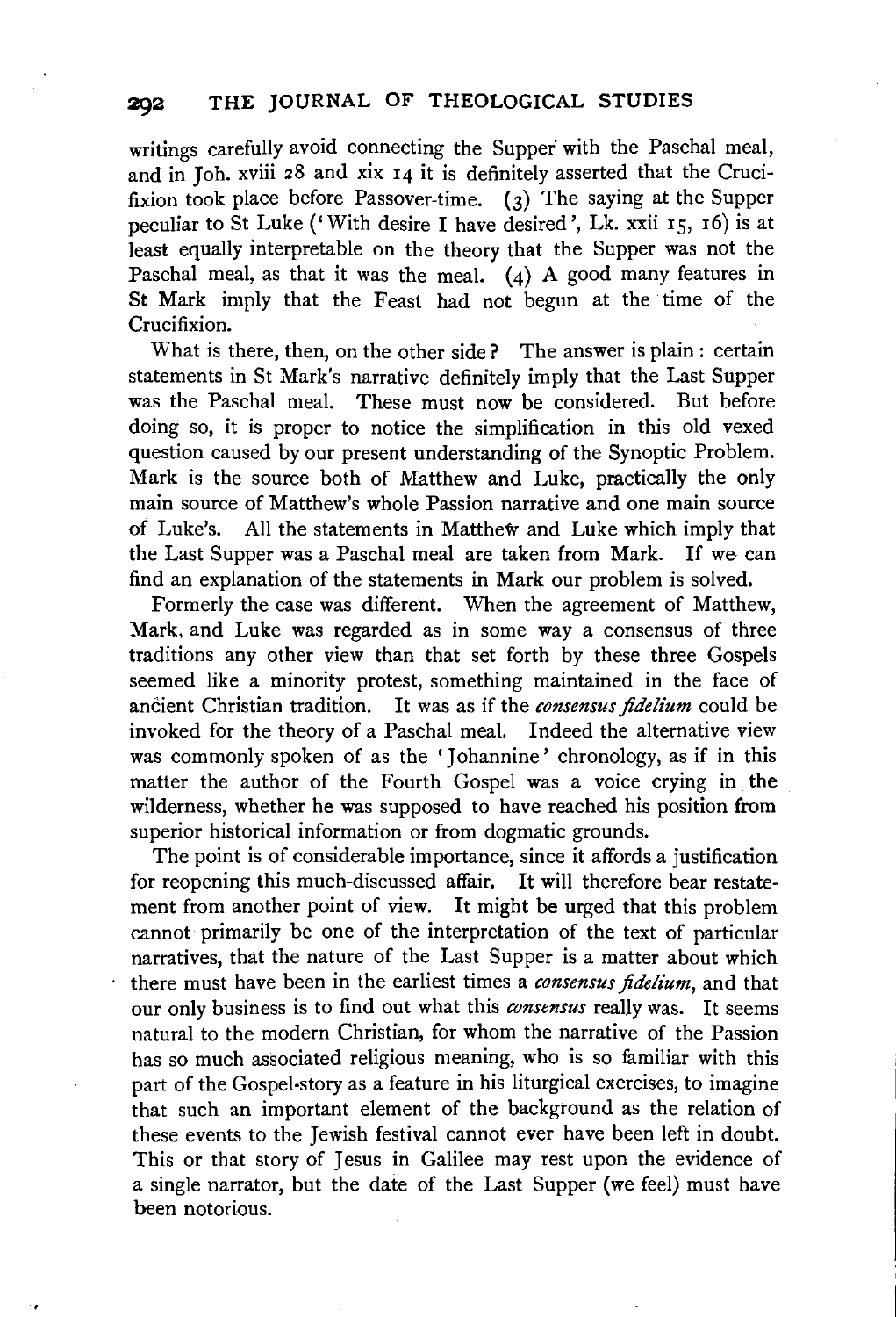I venture to think this view, though now it seems plausible, is false. There is first the obvious fact that the Gospels themselves are, at least superficially, at variance over the date, and that this difference is reflected in the difference of East and West over the ritual use or non-use of 'azymes '. But further there is one fact which can hardly ever be too much emphasized, when we attempt to realize for ourselves how far the common knowledge of the earliest believers extended, the fact, I mean, that the Passion-Gospel of Matthew is wholly based on Mark. And this is the case though 'Matthew' appears to be Palestinian, and can tell us how the Jews call such and such a place in Jerusalem 'unto this day'. This seems to me clearly to indicate that for matters of incident and history, such as the things we are considering, there was no *consensus fidelium* at all, and that the ancient Church, as well as ourselves, are indebted to the reminiscences of St Mark-his own, and what he had heard at various times from Simon Peter-for a knowledge of the 'events ' of the Passion.

We must therefore consider carefully the statements in Mark which tend to represent the Supper as a Passover. They are to be found in Mk. xiv  $12-21$ , 26, for *vv.*  $22-25$ , containing the account of the Bread and Wine, are neutral, if not actually incompatible with the Paschal view. Our Lord takes bread *(d<sub>orov, v.* 22), which does not suggest an un-</sub> leavened cake, and there is no hint in these verses of a material lamb at the meal.

With the other verses it is different. They do all imply that the Evangelist intends to represent the Supper as the Jewish Passover. Let us take them in order. A formal date is given in  $v$ ,  $z$ : 'on the first day of the Unleavened Bread, when they slew the Passover'. This sounds like a contradiction in terms, for the Lambs were killed in the afternoon of 14 Nisan (Jewish reckoning), and the Feast of Unleavened Bread  $(\tau \alpha^* A \zeta v \mu a)$  did not begin till after sunset, i.e. 15 Nisan. But it is conceivable that 14 Nisan might be reckoned as the first day of unleavened bread, for no leaven was eaten on that day after the first meal. Thus the date in Mk. xiv 12 means 14 Nisan. The evening meal of *v*. 17, therefore, is on 15 Nisan, i.e. it is the Paschal meal, which had been 'prepared' by the two disciples  $(v. 16)$ . Wellhausen further points out that 'dipping' in the 'dish'  $(v. 20)$ suggests something cooked with sauce or gravy  $(har\bar{o}seth)$ ; and, as it is not supposed that Jesus and the Disciples ate meat every day, this also implies the Paschal Lamb. Coming in to the City from Bethany indicates that the Supper was a Passover, which could only be eaten in a certain local area. Finally, the *ύμνήσαντεσ* of *v.* 26 suggests the singing of the *Hallet:* this is perhaps the most telling argument of all to a modern investigator, for the word is dropped by the way. No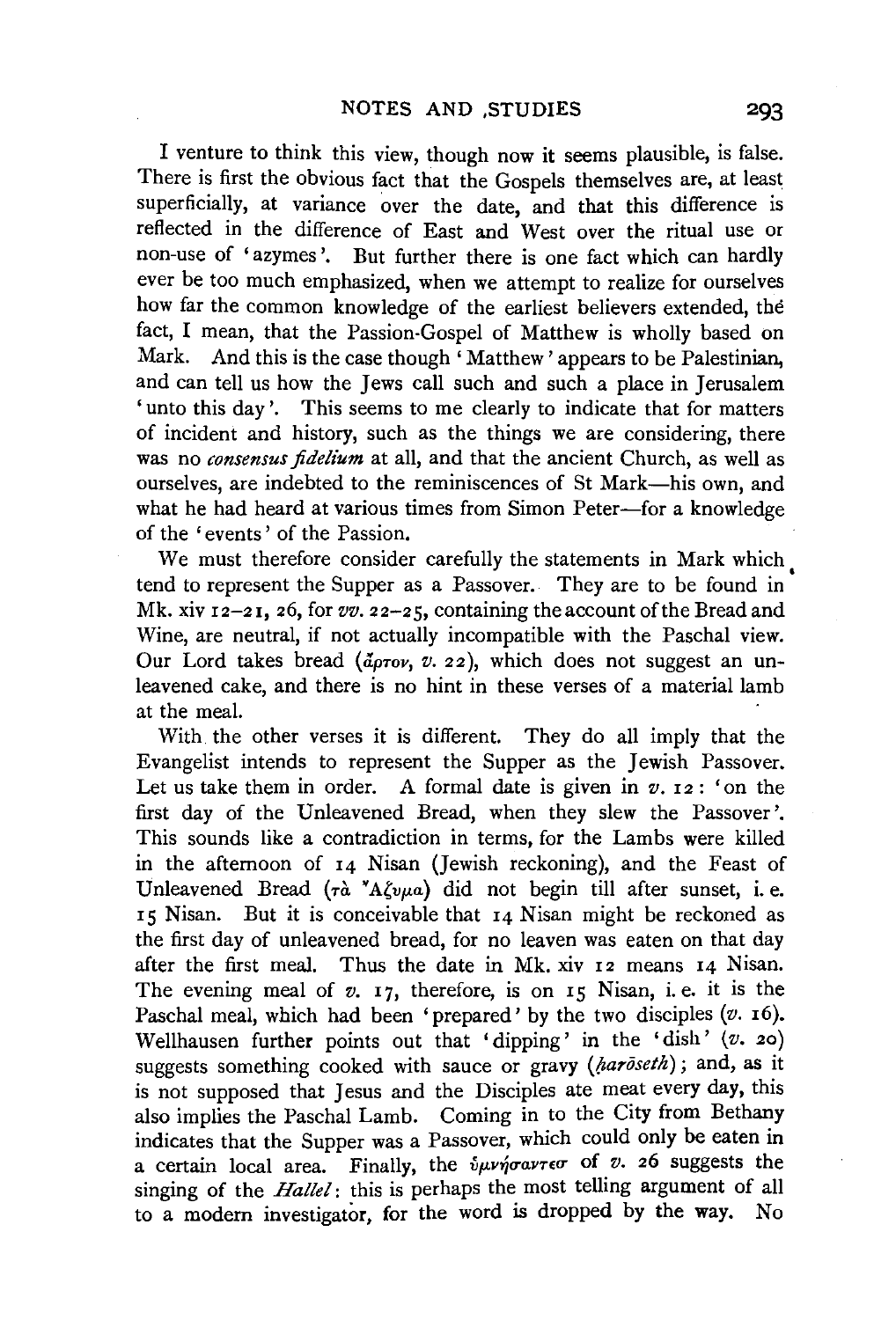stress is laid by the Evangelist on the singing, but our knowledge of Jewish custom tells us that it was a piece of the *Seder* ritual.

Undoubtedly there is here a good deal of evidence, though not all of it is of equal weight. 'He that dippeth with me in the dish' very likely means, as Wellhausen himself points out, no more than 'My tablecompanion '. It is only in Joh. xiii 26 that the phrase is materialized into an actual individual sop given there and then to Judas, But the other details must be held to shew that Mark thought the Supper was the Passover, and I confess that I find it difficult to refuse to accept *νμνήσαντεσ.* I am not sure there was a Lamb on the table, but I must believe that the disciples sang.

The verses above examined are the only ones in which either the Last Supper is regarded as the Paschal meal or the story of the Crucifixion is told in such a manner as to suggest the Feast had already begun. The afternoon of the Crucifixion is merely described as Paraskeue, i. e. the time before the Sabbath ( $\pi \rho \sigma \alpha \beta \beta \sigma \sigma \sigma \nu$ , Mk. xv 42); Simon of Cyrene comes in 'from the country'  $(d\pi^* d\gamma \rho_0 \hat{v})$ , Mk. xv 21), apparently still in his working clothes ; the prisoner to be released at the Feast is still in custody (Mk. xv 6). Granting, then, that the true date for the Crucifixion is 14 Nisan, and consequently that the Last Supper took place twenty-four hours before the time of the Paschal Meal, what explanation can be given of the procedure of Mark, who evidently intends to describe it as the Paschal Meal?

Several hypotheses have been put forward. First there is the theory of Mr Box, that the Eucharistic acts correspond not to the Paschal Meal itself, but to the *Kiddush* before Passover, a Jewish rite of hallowing or preparation. Mr Box urges, and with reason, that there is a striking resemblance between the actually practised *Kiddush* and our Lord's recorded actions with the Bread and Wine.<sup>1</sup> But even if we accept this our problem is not solved, for *Kiddush* immediately precedes the actual celebration of the day, e.g. Kiddush for Sabbath is done on what we call Friday evening, not twenty-four hours earlier. Moreover, we have to account for the definite wording of Mark. We read: 'they prepared the Passover ( $\tau$ )  $\pi$ *áo* $\chi$ a), and when it was evening Jesus came with the Twelve, and while they were eating  $\ldots$  And having sung they went out.' Whatever the historical facts were, the narrator evidently imagines himself to be describing  $\tau\delta \pi \omega \chi a$ .

Another theory is that it was an anticipatory Passover. But it does not seem to be proved that anticipatory Passovers were ever held to be admissible by any variety of the Jewish people.

Yet I venture to think that both of these theories contain some

<sup>1</sup> G. H. Box *The Jewish Antecedents lo the Eucharist* in *J. T. S.* iii 357-369.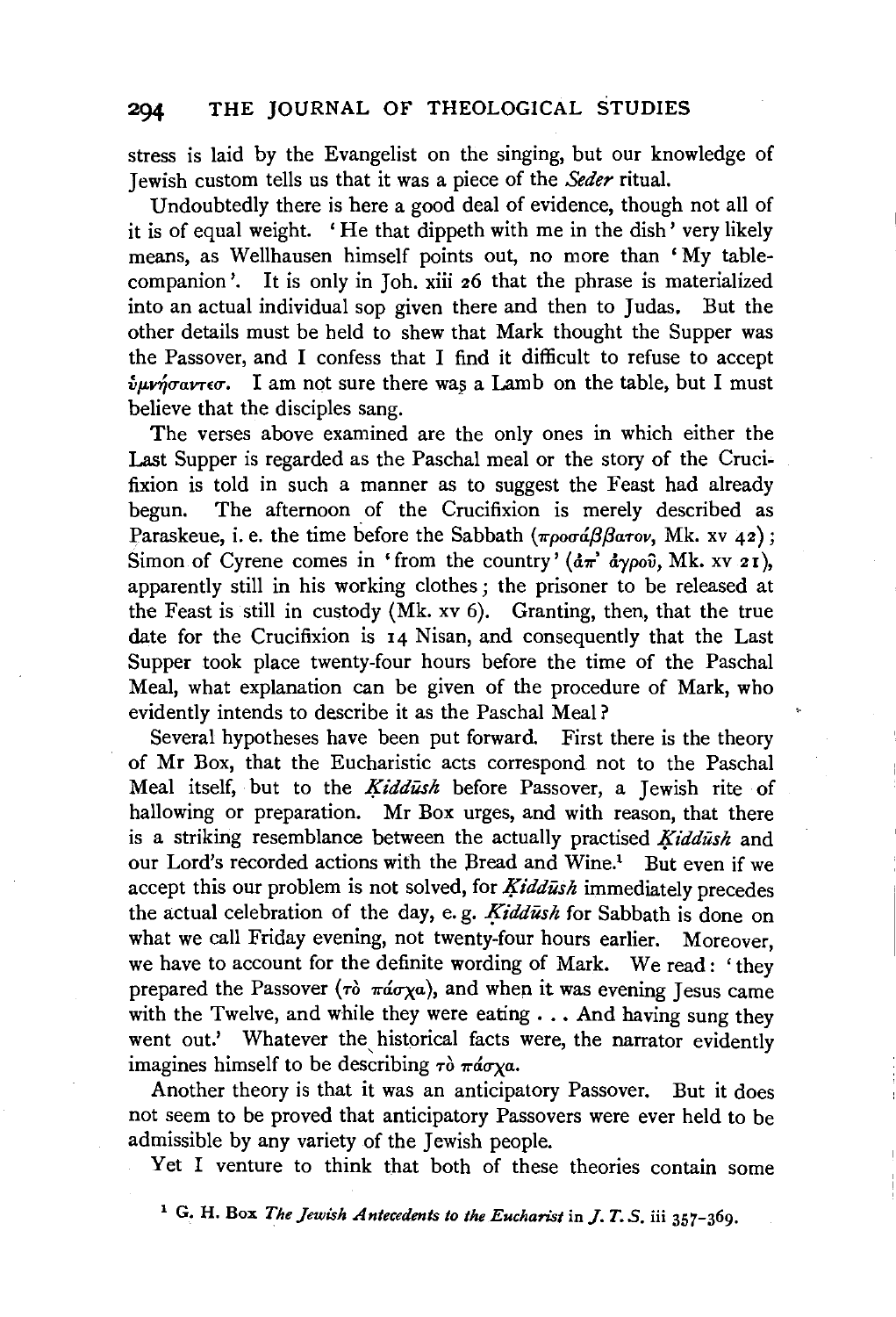amount of truth. Only they must be so stated as not to imply that either Jesus or the Disciples supposed that they were in any way 'keeping' Passover, or doing anything legal or valid from the Jewish point of view. *Obseruata lege plene cibis in legalibus*-that is the theory which must, I think, be rejected. I do not think there is any Jewish ceremony, binding or optional, to which the Last Supper corresponds, beyond the obvious binding duty of Grace before eating and drinking.

And here I would bring in the consideration of Lk. xxii 15, 16, interpreting the words in the sense of my article in this JOURNAL (vol. ix 569 ff), viz. that they imply that Jesus had much wished to eat the Passover of that year with the Disciples, but after all would *not* be able to do so. From other recorded sayings of that eventful evening, it appears that He already anticipated that He would be arrested and His followers scattered that very night, before cock-crow. The catastrophe would come in any case before the time for eating Passover. Events had moved rapidly *:* the triumph of the adversaries might not have seemed inevitable on Palm Sunday or on the Monday or Tuesday, but by the time of the meal with Simon the Leper Jesus already anticipates immediate death. Why had He so earnestly desired to eat that Passover with His Disciples ? Perhaps He was convinced that it was a date which would mark a second Deliverance, comparable to that of Israel from Egypt. What a Feast that would be, when those who had persevered with Him in His trials ate at His table in the Kingdom of God! If on the coming Friday He and they would be parted, they could not eat that Passover together. But though they could not eat Passover together there was yet time for a farewell supper-and Jesus and the Disciples were actually in possession of an appropriate room, where they had planned to hold the Passover. They could have a Last Supper on Thursday evening.

According to this view the Last Supper was not a Jewish festal meal at all, any more than the 'Feast at the House of Simon the Leper' was. But if Jesus designed during the course of it to perform a solemn symbolical act with the bread and wine on the table-whether this act was intended (or specifically commanded) to be repeated does not matter for this argument-then it is only likely that the 'form' of this act would have a general likeness to existing religious practices at table. Hence the resemblance to *Kiddush*; it was not a *Kiddush* of something to come, but the form of the sacrament (if we may use the later technical terms) was the form of *Kiddush*, especially in the detail of a single cup handed round to all present. Further, Jesus and the Twelve may really have sung the *Halle/* or part of it. The crowd of Galilean sympathisers had shouted *Hosanna* : this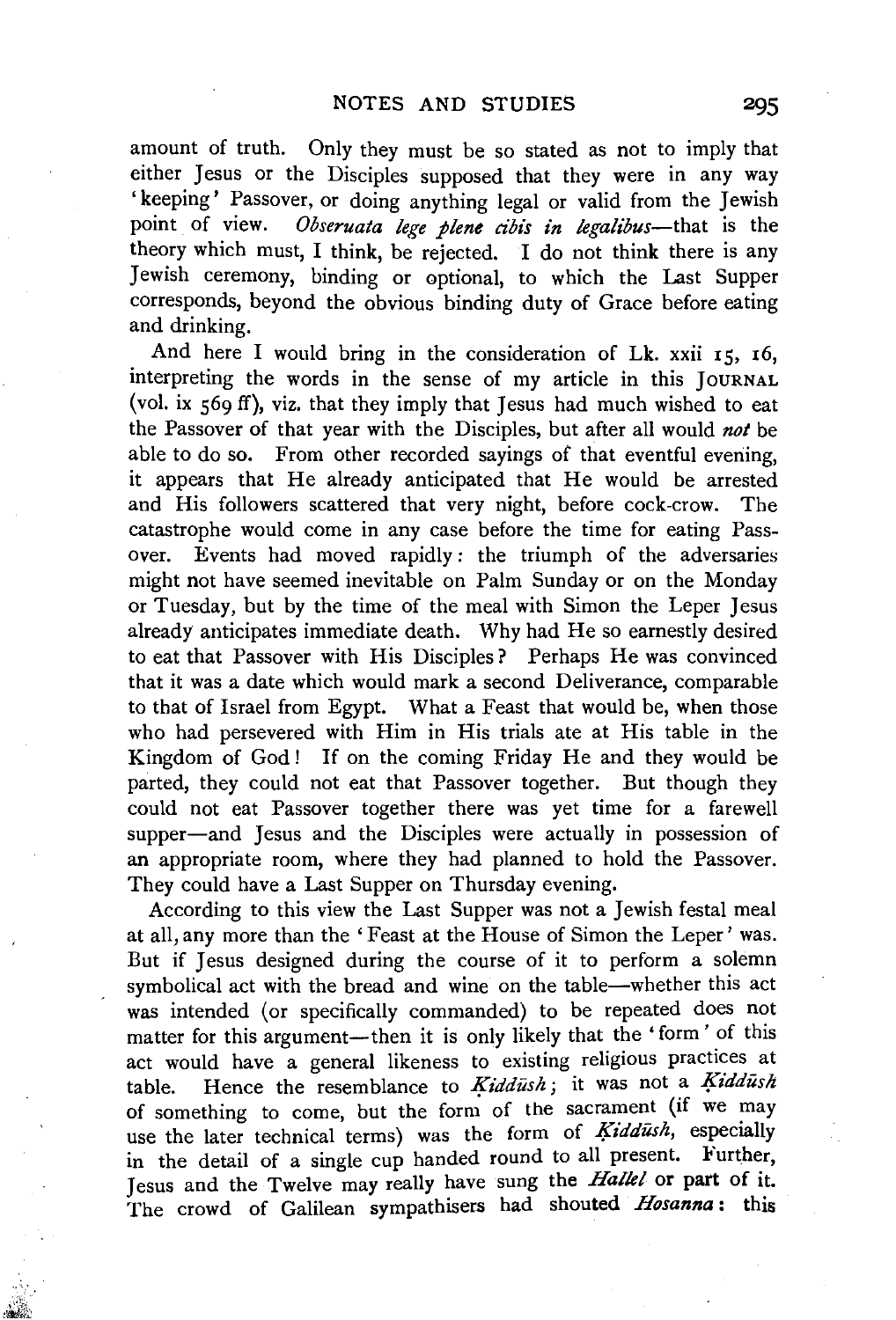## **296** THE JOURNAL OF THEOLOGICAL STUDIES

suggests that Ps. cxviii was just at this time in the mouth and hearts of the Disciples.

But how are we to explain the view, the mistaken view, of Mark? Here I venture to think a little of what some persons might call 'rationalizing' may, after all, not be out of place. Let us suppose that the Second Evangelist is, as tradition declares, none other than John Mark. Is it not possible that his exceptional position may have been the reason why so much of his story of Maundy Thursday night bears the mark of an eyewitness, and yet may have actually contributed to his confusion of the Supper with a Passover meal ?

For the eyewitness we may in the first place appeal to Mk. xiv  $51$ ,  $52$ , the quite pointless story of the youth who had followed Jesus to Geth· semane and was so nearly arrested-pointless, that is, unless the youth is the writer himself. From the moment the youth disappears the narrative becomes general; before that we have the amazing scene of the ' Agony' (when Peter was asleep !) and the dramatic picture of the Arrest. The youth had followed with the others  $(\sigma v \gamma \kappa \omega \omega \omega \theta \epsilon \iota, v. \xi I)$ ; therefore he had been at the house where the Supper was held. It is a reasonable conjecture, then, that the house was the house of Mary, the mother of John Mark, where afterwards we find the Christians assembled (Acts xii 12 ).

But this leads to further inferences. The episode of the man with the pitcher of water (Mk. xiv  $13$  ff) is very odd. What is particularly odd is that Matthew, who tells the story from Mark, evidently does not regard the rendezvous as in any way miraculous (Matt. xxvi 18). We must therefore suppose that an arrangement had been made : for aught we know, the man with the pitcher may have been Barnabas, Mark's uncle, or (quite as probably) Barnabas may have been the person called olκοδεσπότησ in Mk. xiv 14. In that case, if Mark was a young boy about the house he may have actually remembered the two men coming to his home and the preparation of the room as for a *Seder.* He may have heard the company singing *Hosanna* and other *Hallel*-strains before they departed. His acquaintance with Jewish customs, judging from other passages in his Gospel, appears to have been a sort of ignorant familiarity, the reminiscences of boyhood as distinct either from really accurate knowledge or from book-learning.

Here, as elsewhere, Mark writes *oa εμνημόνευσεν*, ου μέντοι τάξει. from memory but not on a consistent plan. No doubt those who thought of our Lord as the true Paschal Lamb were confirmed by that thought in dating the Crucifixion just when the Paschal lambs were being slain. But, on the other hand, those who regarded the Christian Eucharist as the equivalent of the Jewish Passover, or had begun to cherish any of the lines of thought leading up to the symbolism and